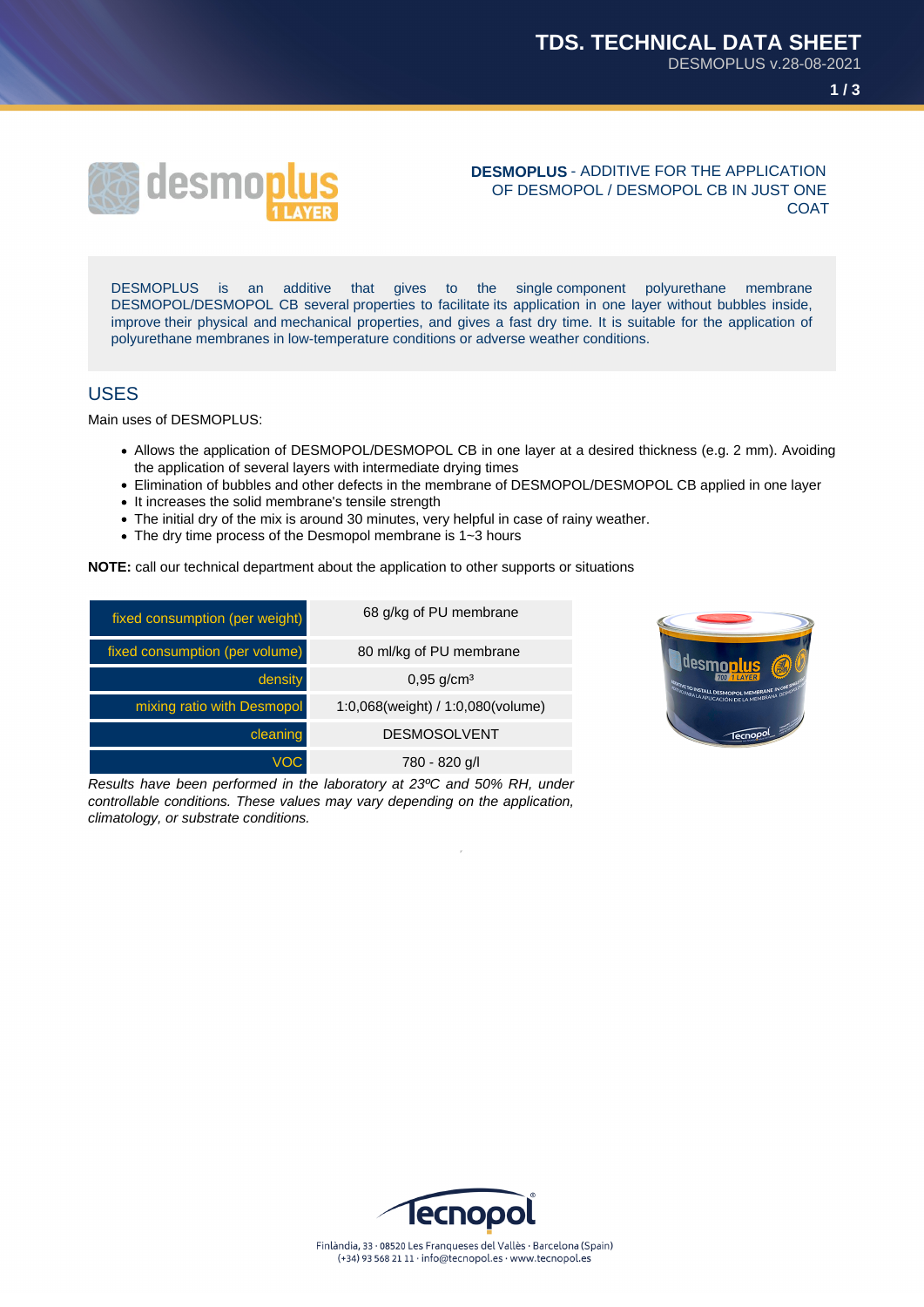# GENERAL FEATURES

- It allows the application of thick DESMOPOL/ DESMOPOL CB. This represents a saving of execution time
- Eliminates the formation of air inside(bubbles) the membrane or other defects on the cured membrane
- Reduces drying and curing times on polyurethane membrane DESMOPOL/ DESMOPOL CB, especially in winter, cold weather, low humidity.
- Improves and increases the mechanical properties of the polyurethane membrane DESMOPOL/ DESMOPOL CB.
- Cleaning materials with solvent DESMOSOLVENT.
- Do not use any kind of spray machine, to apply polyurethane membrane DESMOPOL/ DESMOPOL CB when mixed with DESMOPLUS.

## **YIFLD**

The performances of this product, depending on the DESMOPOL format, the next ones:

- 2l. (1,7 kg) of each 25 kg. of DESMOPOL/ DESMOPOL CB
- 1,2l (1 kg). of each 15 kg. of DESMOPOL
- 0,5 l. (0,43 kg) of each 6 kg. of DESMOPOL/ DESMOPOL CB

**NOTE:** these performances, cannot be varied, either by excess or by defect, otherwise the membrane will not form in the appropriate conditions of use. During the mixing, use mechanical equipment at medium speed to avoid the inclusion of air bubbles inside.

# PACKAGING

Metal tins in three different formats:

- $21(1,7 \text{ kg})$
- $1,2$  $(1 kg)$
- 0,5 l (0,430 kg)

### SHELF LIFE

12 months at temperatures between 5° C and 35° C, provided it is stored in a dry place. Once the tin has been opened, the product must be used immediately.

# APPLICATION METHOD

You should consider the following factors:

- One metal tin of 2l. (1.7 kg) is the needed amount required for optimal response, making the mixture with 25 kg of DESMOPOL/ DESMOPOL CB
- One metal tin of 1,2l.(1 kg) is the needed amount required for optimal response, making the mixture with 15 kg of DESMOPOL.
- One metal tin of 0,5l. (0,430 kg) is the needed amount required for optimal response, making the mixture with 6 kg of DESMOPOL/ DESMOPOL CB
- Shake DESMOPLUS layer, before the mixing procedure
- Incorporate DESMOPLUS into the polyurethane membrane DESMOPOL/ DESMOPOL CB metal tin, wait for 3-4 minutes, and homogenize with an electric/mechanical mixer to avoid air entrainment and wait for 3-4 minutes. Check on the DESMOPOL' TDS the point "APPLICATION TYPOLOGIES", section "Single coat application (mixing DESMOPLUS).